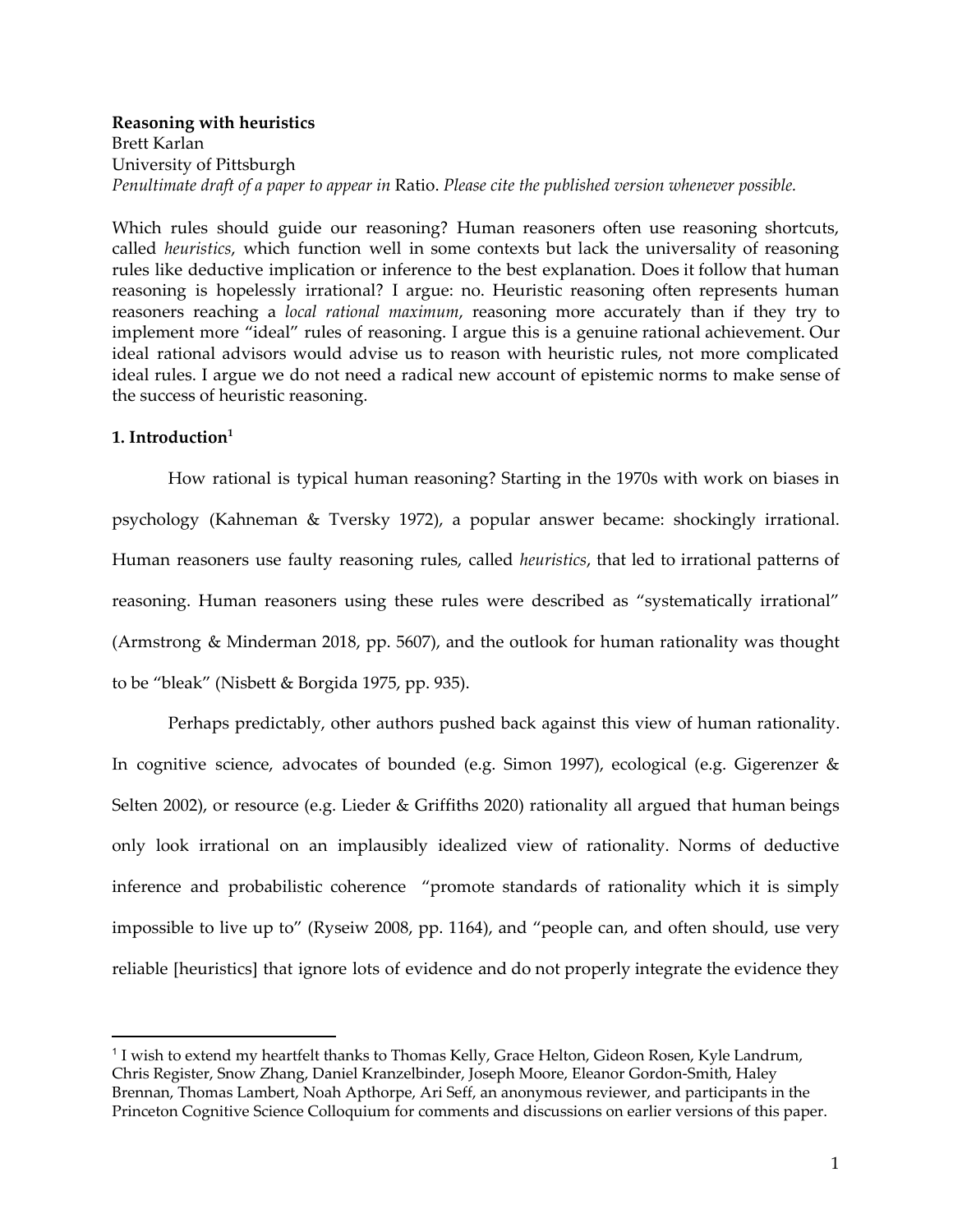do consider" (Bishop 2006, pp. 217). Some epistemologists have made related arguments, arguing that certain so-called irrational "biases" in fact represent perfectly rational responses to evidence. 2

In this paper, I approach the debate from a slightly different angle. I want to describe what kind of rational accomplishment heuristic reasoning amounts to, if it is an accomplishment. I argue that reasoning with heuristics often allows reasoners to reach a *local rational maximum* in rationality space, reasoning to more accurate conclusions than if we tried to use "ideal" rules of reasoning. Utilizing the idea of an ideal normative advisor (Railton 1986; Smith 1995), I suggest that our advisors would recommend that creatures like us reason with heuristics. Instead of proposing a new theory of rationality for making sense of heuristic reasoning, as many authors discussed below do, I aim to show how the latest cognitive science research in heuristic reasoning can be easily and fruitfully integrated into the kind of accuracy-oriented epistemology many already adopt.

## **2. Heuristic and ideal reasoning rules**

As I will use the term, *reasoning* is a rule-based transition between premise-states (beliefs, credences, and other propositionally-structured mental states) and a conclusion-state.<sup>3</sup> The debate about human reasoning concerns the rationality of different rules for transitioning from premises-states to conclusion-states. In particular, it is a debate about whether heuristic reasoning rules are rationally defective when compared to what we might call *ideal* rules of reasoning. It is difficult to give necessary and sufficient conditions for an ideal rule of reasoning,

<sup>2</sup> Examples include belief polarization (Kelly 2008) and hindsight bias (Hedden 2019).

<sup>&</sup>lt;sup>3</sup> This is consistent with the way many use the term (e.g. Siegel 2019; Richard 2019), but it is not wholly uncontroversial. A strongly intellectualist account of reasoning, which holds the Taking condition (Boghossian 2014) to be something the subject must actively (and perhaps consciously) employ, will not view the transitions I discuss here as instances of reasoning proper. This is fine: advocates of such a view should replace "reasoning" with "rule-based transitions between premise- and conclusion-states" in what follows. These transitions are epistemically interesting in their own right.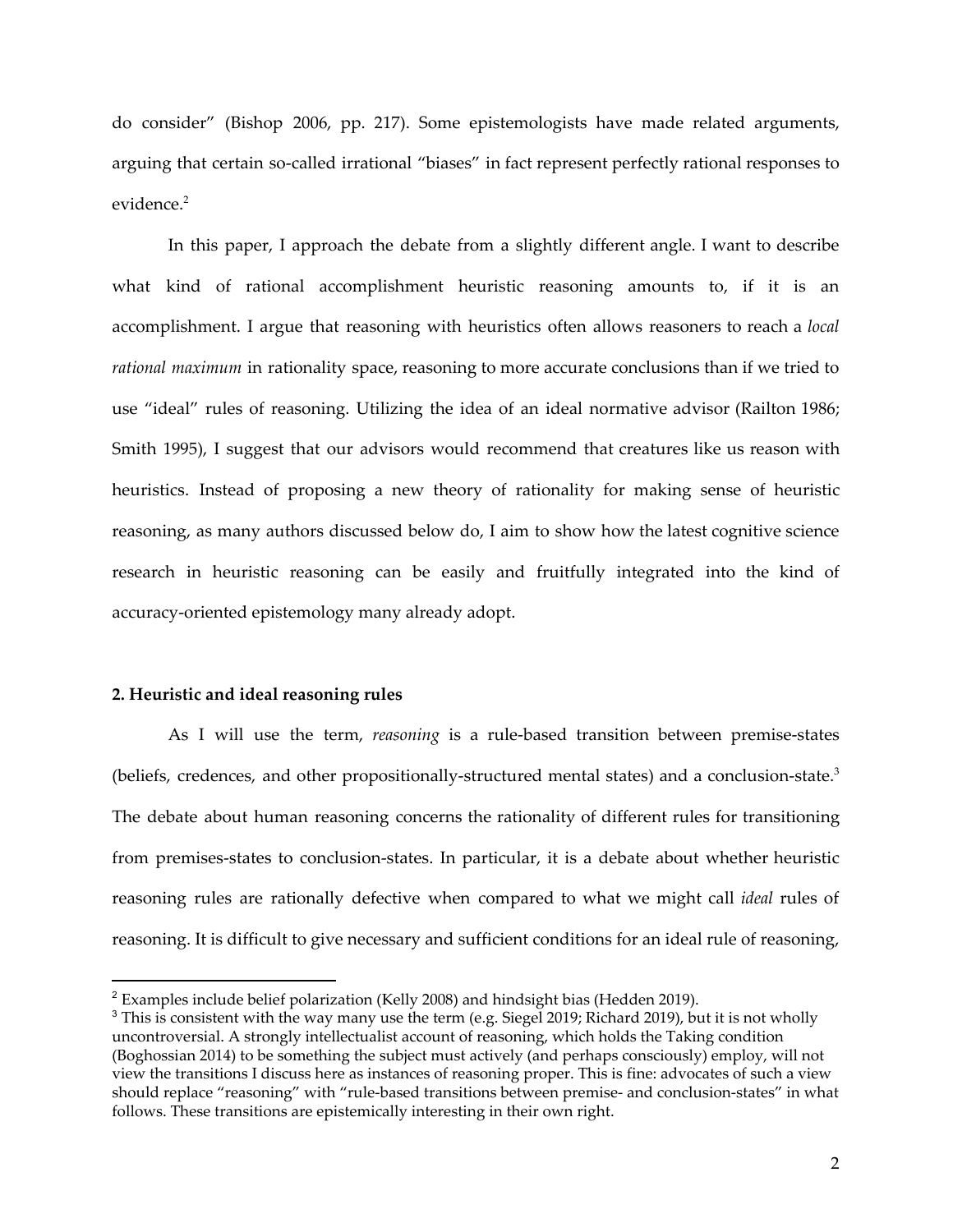but there are some canonical examples. Deductive implication is an important ideal rule of reasoning (e.g. Dogramaci 2015). Probabilistic induction (e.g. Earman 1992) and inference to the best explanation (e.g. Lipton 2005) seem to fit the bill as well.

Against this backdrop, a heuristic reasoning rule can be seen as a kind of reasoning *shortcut*. An ideal reasoning strategy involves considering all of the relevant evidence available, and operating on it with deductive and inductive reasoning rules, to come to your final conclusion. A heuristic reasoning rule, in contrast, recommends that you come to a conclusion without considering all relevant evidence, or by using a non-standard method of transitioning between premise-states and conclusion-states. It might recommend you ignore certain bits of potentially relevant evidence: if premises P1 - P3 support some conclusion, you might ignore P4 - P5 in further deliberation, since this might only confuse or mislead. It might also recommend attribute substitution (Kahneman & Frederick 2002): if you cannot reason through problem A, you might switch to an easier problem B, which is related to but distinct from A.

My argument that heuristic reasoning often represents a local rational maximum for limited reasoners is simple:

(1) Heuristic reasoning often maximizes accuracy for limited reasoners, especially in information-rich environments.

(2) Maximizing accuracy is the overriding rational good in these reasoning contexts; so

(3) Heuristic reasoning often maximizes rationality for limited reasoners.

I first defend the claim that heuristic reasoning is often more accurate than attempts to implement "ideal" reasoning rules. I then defend the philosophical picture of non-ideal reasoning that results.

#### **3. The accuracy of heuristic reasoning: some examples**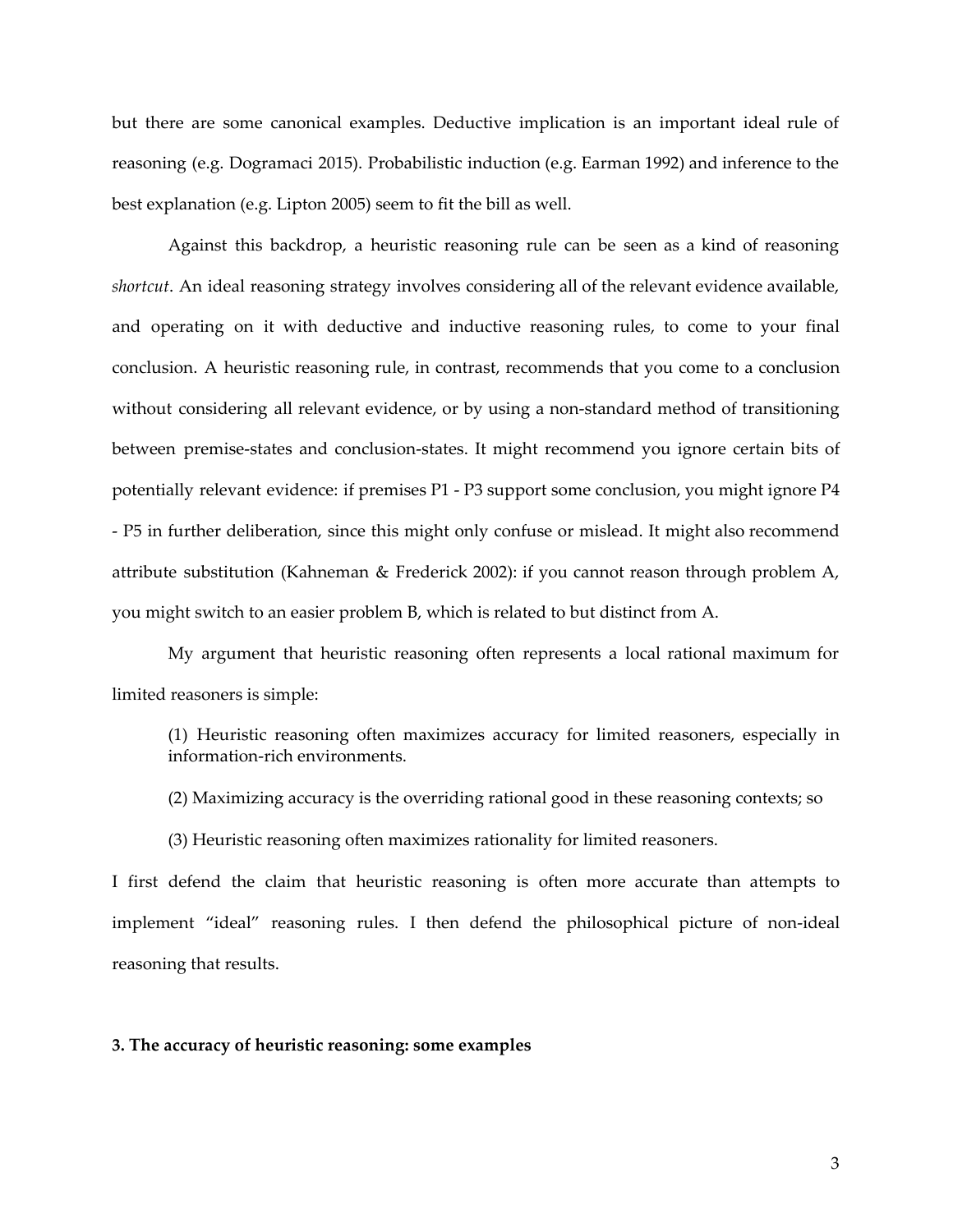Perhaps the ideal reasoner could get by only using ideal reasoning rules.<sup>4</sup> But human beings are limited reasoners. Our choice is not between ideal rules ideally implemented and heuristic rules; it is between ideal rules non-ideally implemented and heuristic rules. There is good empirical evidence that heuristic reasoning often leads reasoners to more accurate conclusions than trying (and failing) to implement more ideal rules of reasoning.

A particularly simple heuristic, one that has occupied much recent discussion, is the *recognition heuristic* (Gigerenzer & Goldstein 2011). The recognition heuristic is deployed in situations where one must make a choice between two or more options and one is able to recognize one of the options but not the others. Suppose one must determine whether Munich or Dortmund is a larger city, and one has no knowledge of demographics nor access to Google. Often, subjects will (correctly) come to believe Munich to be the larger city purely on the basis of recognition. In forced-choice situations, the recognition heuristic offers a strategy for coming to an answer when one has very little access to other information that might be relevant.

That humans use the recognition heuristic has been widely demonstrated (Scheibehenne & Bröder 2007; Gaissmaier & Marewski 2010). It seems to outperform other reasoning strategies, at least for problems like city recognition (Borges et al. 1999; Alfano & Skorburg 2018). But I think its usefulness has been slightly mischaracterized. Recognition primarily represents a strategy of accurate *guessing*, rather than belief formation proper. In the Munich/Dortmund example, for instance, it is crucial that those using the recognition heuristic have no other options available to them to seek out more accurate information. If they did, it would be rational for them to gather more information, rather than using recognition to guess. It furthermore seems plausible that the standards for rational guessing are more permissive than those for rational belief. If I have no conclusive evidence in favor of one answer to some question over

<sup>4</sup> Though see Egan (2008).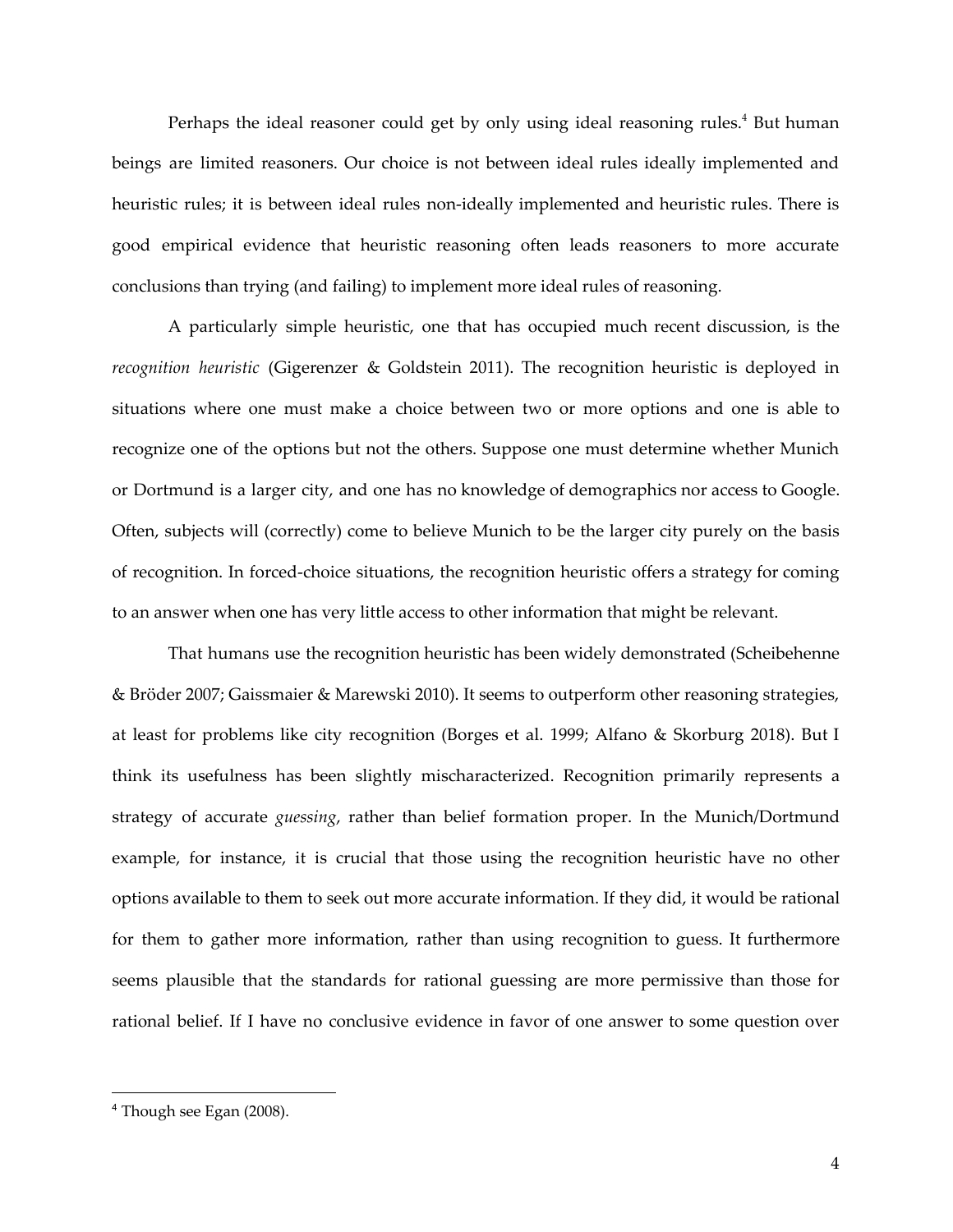another, but I must make a selection regardless, using a process that gives me a better than 50% chance of being right will be rational for me. In this sense, the recognition heuristic represents a rational response for limited reasoners to take towards (very) limited information. But this is not the same thing as a rule for accurate belief formation in the presence of robust evidence.

Some have argued this is mistaken. They believe the recognition heuristic also produces rational *beliefs* in certain contexts. The most well-discussed instance of this concerns the stock market. Recognition-based heuristics for choosing which stocks to invest in have been claimed to outperform expert money managers operating with ideal reasoning rules (Borges et al. 1999). But it is controversial whether such effects replicate.<sup>5</sup> Furthermore, overreliance on the recognition heuristic has been shown to rationally imperil all but the most well-informed reasoners, leading to silencing of members of groups that are less likely to be recognized by dominant group members (Alfano & Skorburg 2018). Given these limitations, I think it best to view the recognition heuristic as primarily a strategy for rational guessing. Such strategies are important: in situations where we have to guess, we should do so in ways that are rational. But it is a mistake to infer that we use the recognition heuristic primarily as a method of (non-guessing) belief formation. The next two heuristics discussed represent reasoning strategies for rational belief formation, not merely guessing.

A more complicated set of heuristic reasoning rules are found in the suite of *one-reason* heuristics. The Take the Best (TTB) heuristic (Gigerenzer et al. 1991) is the classic example. When trying to decide which of several options is more choiceworthy, TTB recommends looking for a single salient value that differentiates between two options. If you are trying to

<sup>5</sup> The initial results from Borges et al. (1999) failed to replicate in Boyd (2001). Ortmann et al. (2008) criticized this failed replication for sampling only college students, rather than pedestrians on the street, which they argued watered down the efficacy of the recognition heuristic. Another failed replication followed in Andersson & Rakow (2007), however, which avoided some of the errors of Boyd (2001), though the initial results continue to be cited by proponents of the recognition heuristic (e.g. Gigerenzer & Goldstein 2011).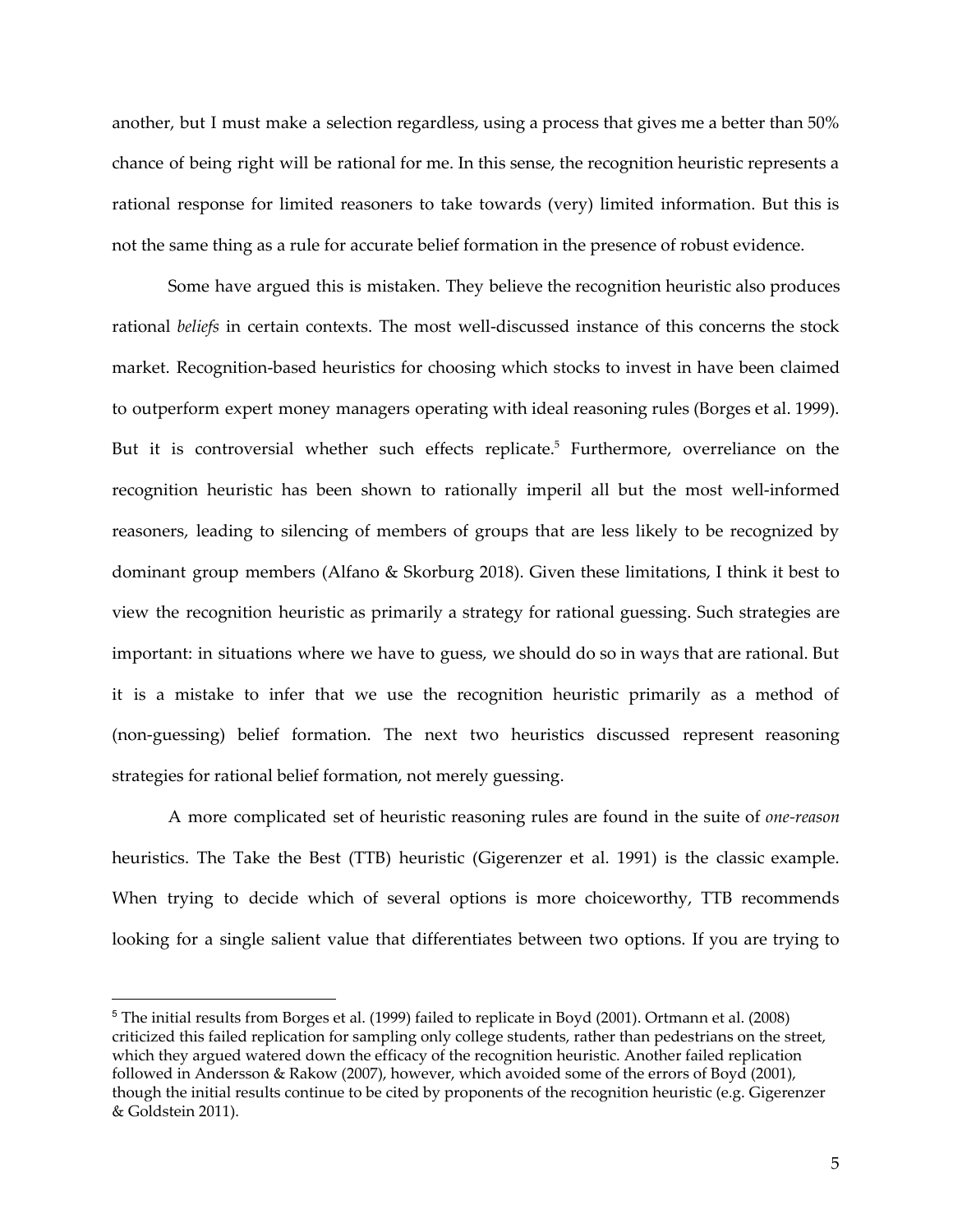decide which of three government policies to recommend adopting, for instance, you should systematically go through each option and attempt to find a single good reason for preferring one policy to another. Once that reason has been found, you eliminate the losing policy from consideration, even if there might be other reasons that speak in favor of the losing policy. The TTB heuristic recommends comparing each policy in a pairwise comparison, looking for a single reason to prefer policy A to policy B, then policy A to policy C, and so on. Once a single salient reason is found, the heuristic recommends terminating reasoning, choosing the policy that wins out. In our example, this will involve two rounds: perhaps policy A will improve the lives of the worst off better than will policy B, and perhaps policy C will be more cost-efficient than policy A. Using TTB, we come to prefer policy C, even though there might be other (slightly less salient) dimensions on which other policies are to be preferred.

TTB reasoning is surprisingly accurate. The heuristic outperforms six competitor methods for predicting the features of various recognized and unrecognized cities, no matter how many of the cities the subjects recognize (Gigerenzer & Goldstein 1999). It also makes more successful medical diagnoses in both simulated and experimental contexts when compared to information-rich reasoning rules (Hoffrage et al. 2005). There is a plausible story for why this is so. Using more informationally sparse modes of reasoning prevents limited reasoners from becoming overwhelmed or confused by (potentially relevant) information. This is not just practically a good thing. It is also epistemically desirable, since it improves the accuracy of our deliberations. There have also been good reasons, however, for expanding and modifying the model since it was first introduced. For one thing, it often doesn't seem that we are consciously or deliberately reasoning in this way (Graefe & Armstrong 2012). It is also not clear that all subjects use TTB in all contexts (see especially Bröder 2000). Luckily, several more recent models have given a broader scope to the basic idea of one-reason reasoning.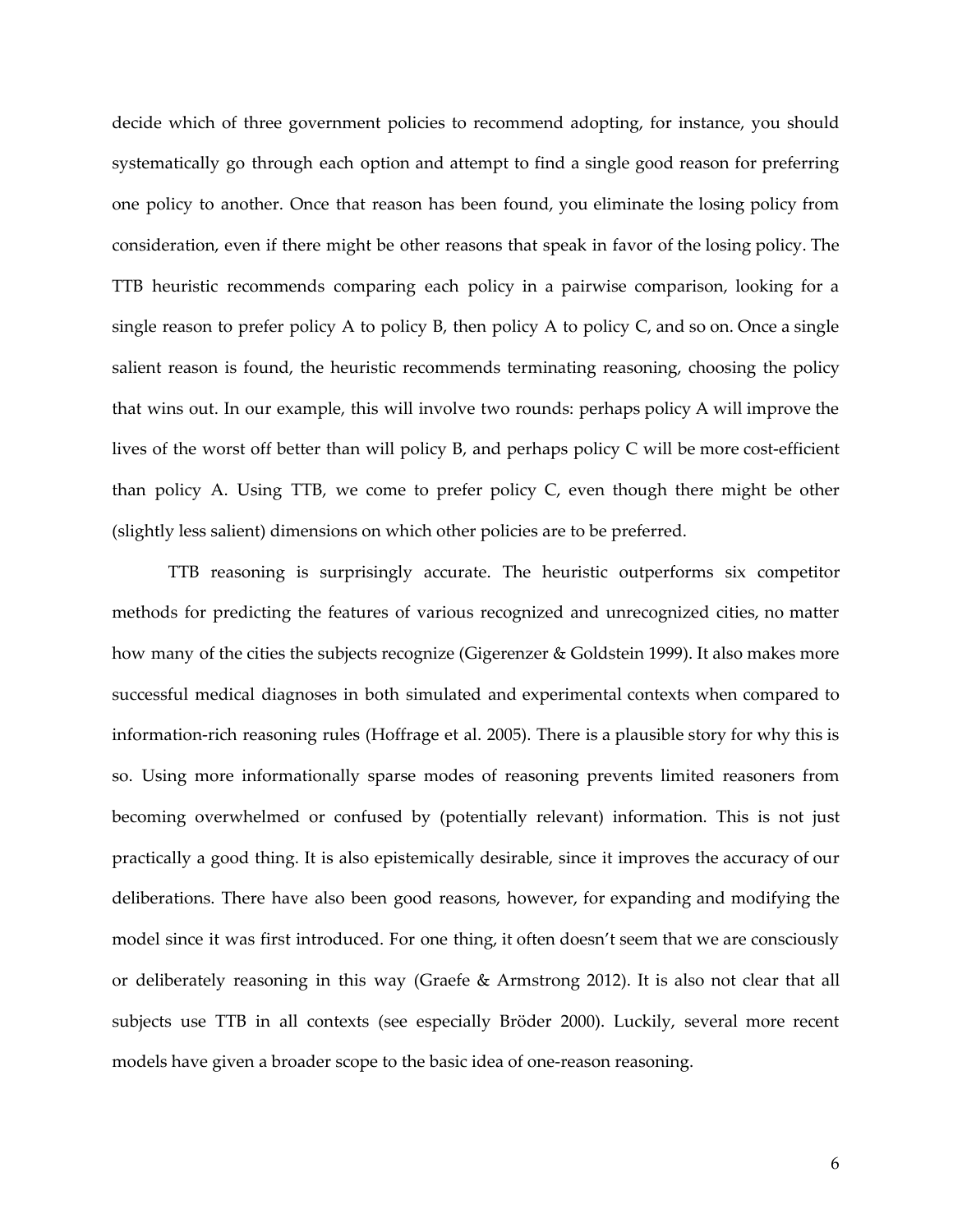Gabaix (2014) presents a particularly plausible version of the heuristic, called the *sparse* max model of reasoning.<sup>6</sup> In this model, a massive space of possible considerations in favor of different conclusions is paired down by a relevance condition that isolates only a few important aspects of a reasoning problem. The model then crafts a "simplified model of the world" (Lieder & Griffiths 2020, pp. 7) on the basis of this small subset of relevant variables. The reasoning problem is solved within this simplified picture. Instead of one-reason reasoning, this is *few*-reason reasoning: we might compare policies A, B, and C on the basis of four relevant variables, for instance, and only make our decisions based on those. But this model proceeds in the spirit of the one-reason heuristic, pairing down information to avoid confusing the agent and maximizing accuracy through "rational inattention" (Simms 2006). Its results are impressive: the model predicts the actual reasoning of limited reasoners better than any model that tries to instantiate expected utility calculations (Gabaix et al. 2006; Gabaix 2014). An extended, sequential version of the model can explain many behavioral economic results (Gabaix 2017).

The sparse max model can reproduce the successes of TTB reasoning while also allowing us to make slightly more informed decisions. As long as we focus on only those variables that are relevant without overwhelming ourselves with too much detail, utilizing a few variables (rather than merely one) in a reasoning problem should be beneficial. Recent work in cognitive science has coalesced around this idea, which Lieder & Griffiths (2020) call "resource rational" heuristical reasoning. Human beings tend to make optimal use of the limited resources they have, concluding reasoning before they start to get diminishing returns from more information. Resource rational reasoning has been found to be more accurate than informationally-intensive (but non-ideally implemented) "ideal" reasoning strategies in areas as widespread as perceptual

<sup>6</sup> There have also been formal epistemic models developed that extend the TTB heuristic; see Arló-Costa & Pederson (2013).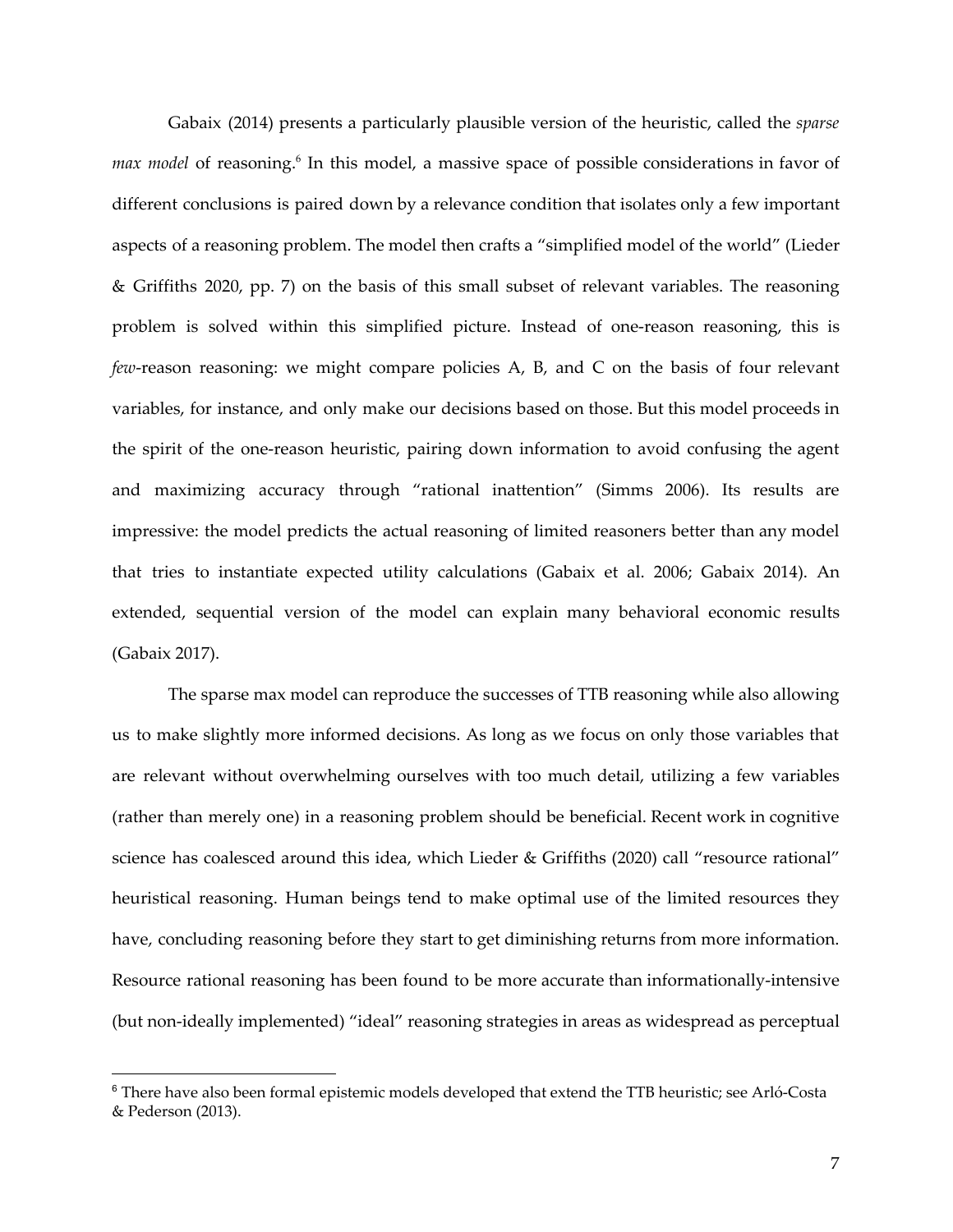decision-making (Bogacz et al. 2006), betting behavior (Lieder et al. 2017), and action planning (Callaway et al. 2018). I think the best case for the accuracy of heuristic reasoning lies with resource rational heuristics such as the sparse max model. Given how widespread their use is in human reasoning, arguing for the rationality of these models is a good way of arguing for the rationality of human heuristic reasoning more generally.

## **4. Accuracy and practicality**

Many other heuristic rules of reasoning are often deployed by human beings, $^7$  but focusing on resource rational heuristics will be sufficient to make my point. Each strategy involves *off-loading* a certain amount of informational processing onto the environment. The use of salient single (sets of) reasons in resource rational reasoning depends on a connection between the reasoning problem and the salience of certain reasons. If we were to remove subjects from informational environments in which these correlations hold, their accuracy would suffer as a result. We should therefore not think that heuristic reasoning is *modally robust* in the same way that ideal reasoning is. This is one of the ways heuristic reasoning is not rationally optimal. This is consistent with it occupying a local rational maximum, however.

So far, I have pointed to a number of situations where utilizing heuristic reasoning rules maximizes accuracy over non-ideal attempts to implement ideal reasoning rules. How should we defend premise (2) of the argument, connecting accuracy and rationality? For some, this step is trivial, since accuracy is thought to be the only (or the trumping) epistemic value (e.g. Pettigrew 2016). But our defense of the rationality of heuristic reasoning can be broader than this. Suppose one thought that practical reasons partially determine what it is epistemically rational for an agent to believe (Rinard 2017). It seems to me that practical reasons will either

<sup>7</sup> See Gigerenzer & Todd (1999), for instance.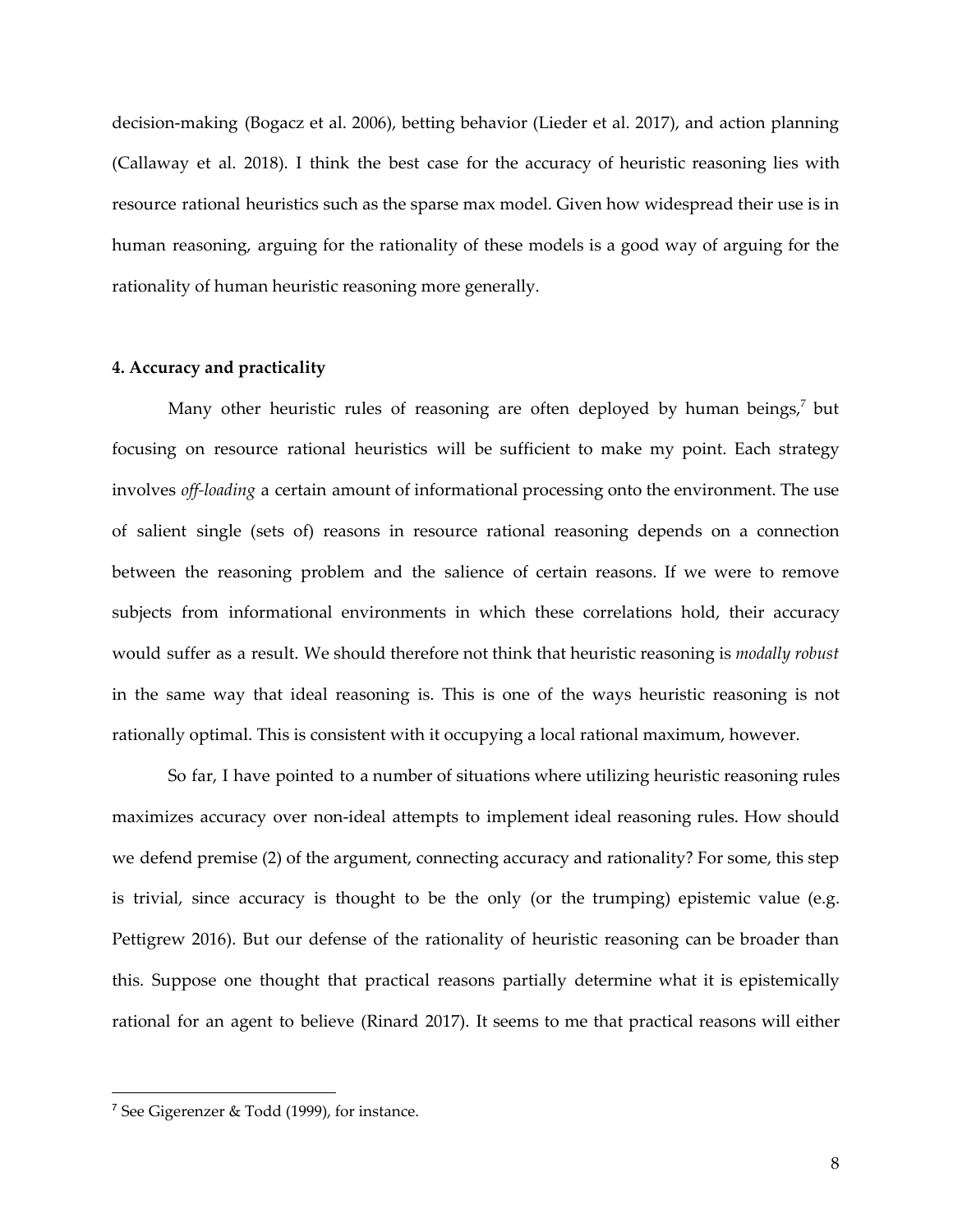bolster, or at least will not go against, accuracy reasons in the cases I have in mind. The practical ease of using heuristics will itself contribute to their rationality in some cases. It is much easier for us to consider four salient reasons for preferring a policy than all possible reasons that might exist. In other cases, the practical ease of the two methods will be on a par: we often decide between (relatively practical) non-ideal implementations of ideal reasoning rules and (relatively practical) heuristic reasoning rules. At the very least, practical reasons should not trump accuracy considerations in these cases.

This allows us to see what I mean when I say that an ideal rational advisor would tell us, in many cases, to reason with heuristics. An ideal advisor should not just tell you what she would do in a particular circumstance. Instead, she should consider what she knows about you, your circumstances, and what you can accomplish utilizing different reasoning strategies. From this position, she can see that you will do better (form more accurate beliefs) if you utilize simpler heuristic rules of reasoning than if you overburden yourself trying to implement information-intensive reasoning rules. It is, in other words, a rational good to avoid clutter and confusion in your reasoning (Friedman 2018). Given these facts, a rational advisor who wanted you to draw the most accurate conclusions you could would tell you, in cases like the ones we have been discussing, to reason with heuristics.

#### **5. Philosophical upshots**

The use of heuristic reasoning rules represents a local rational maximum for human reasoners in many cases. I think this is a genuine rational achievement. But one might think this is damning with faint praise. Doing as well as you can relative to some norm does not entail that you have accomplished much of anything. Due to my cognitive limitations, I might not be able to tell I am giving you gasoline to drink rather than gin. I might have done as well as I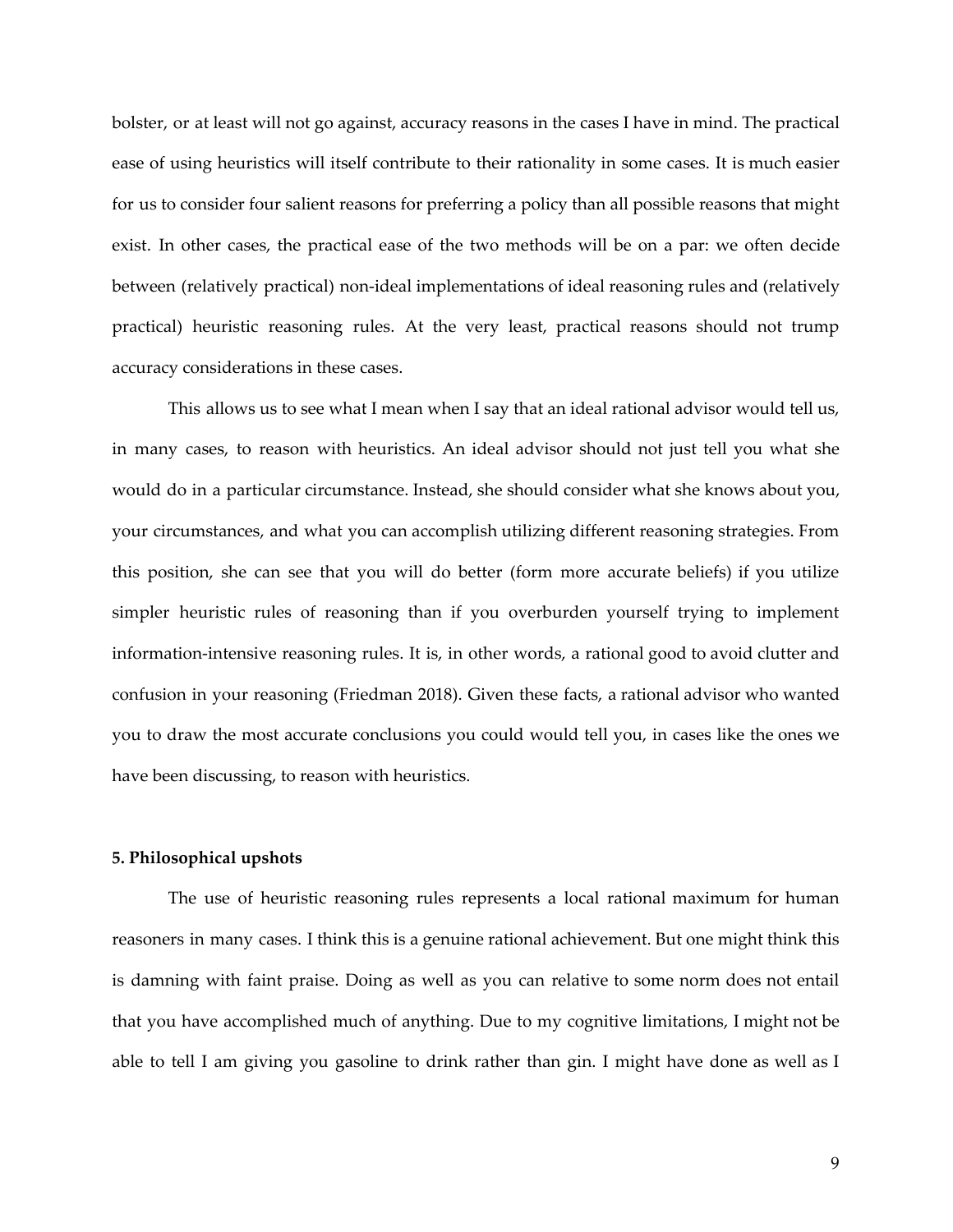could trying to serve you a safe drink. I might thereby have an excuse for my behavior. But there is no sense in which I have achieved anything. I do not think heuristic reasoning is like this, however. In addition to maximizing our rationality relative to our limitations, I have stressed that heuristic reasoning also does a *good job* of getting us to accurate conclusions in the environments in which they function well. We are able to solve a whole host of reasoning problems in ways that are more than sufficient for our purposes, even if they might be made more accurate by ideal beings. The optimality results for resource rational heuristics, in particular, show the genuine success of heuristic reasoning. In addition to being *subjectively* rational to use, heuristic reasoning reaches a relatively high *objective* threshold of accuracy, and it is in this sense that it represents a rational achievement. Of course, they could be more accurate. Heuristic reasoning rules are not rationally perfect. But saying this should not lead us to belittle the rational achievement of their use.

What arises is, I think, a very attractive picture of the nature and evaluation of limited thinking, one that meshes well with traditional concerns about accuracy and belief formation in epistemology. Ideal norms of reasoning set the bar by which we can understand the rationally optimal response to a reasoning problem. In the cases we have been discussing, this roughly translates to the most accurate reasoning rule, though there are practical considerations to discuss as well. We then evaluate limited reasoners on the basis of how accurate their reasoning is, relative to this ideal. $^8$  The empirical literature shows that heuristics, particularly resource rational heuristics like the sparse max model, outrank other rules, including our attempts to use the methods of the ideal reasoner. From this, I conclude that heuristic reasoning often represents a local rational maximum for limited reasoners, getting them closer to the rational ideal than other tools we have in our cognitive toolkit.

<sup>&</sup>lt;sup>8</sup> This framework is worked out in detail for credence and Bayesian rationality in Staffel (2020).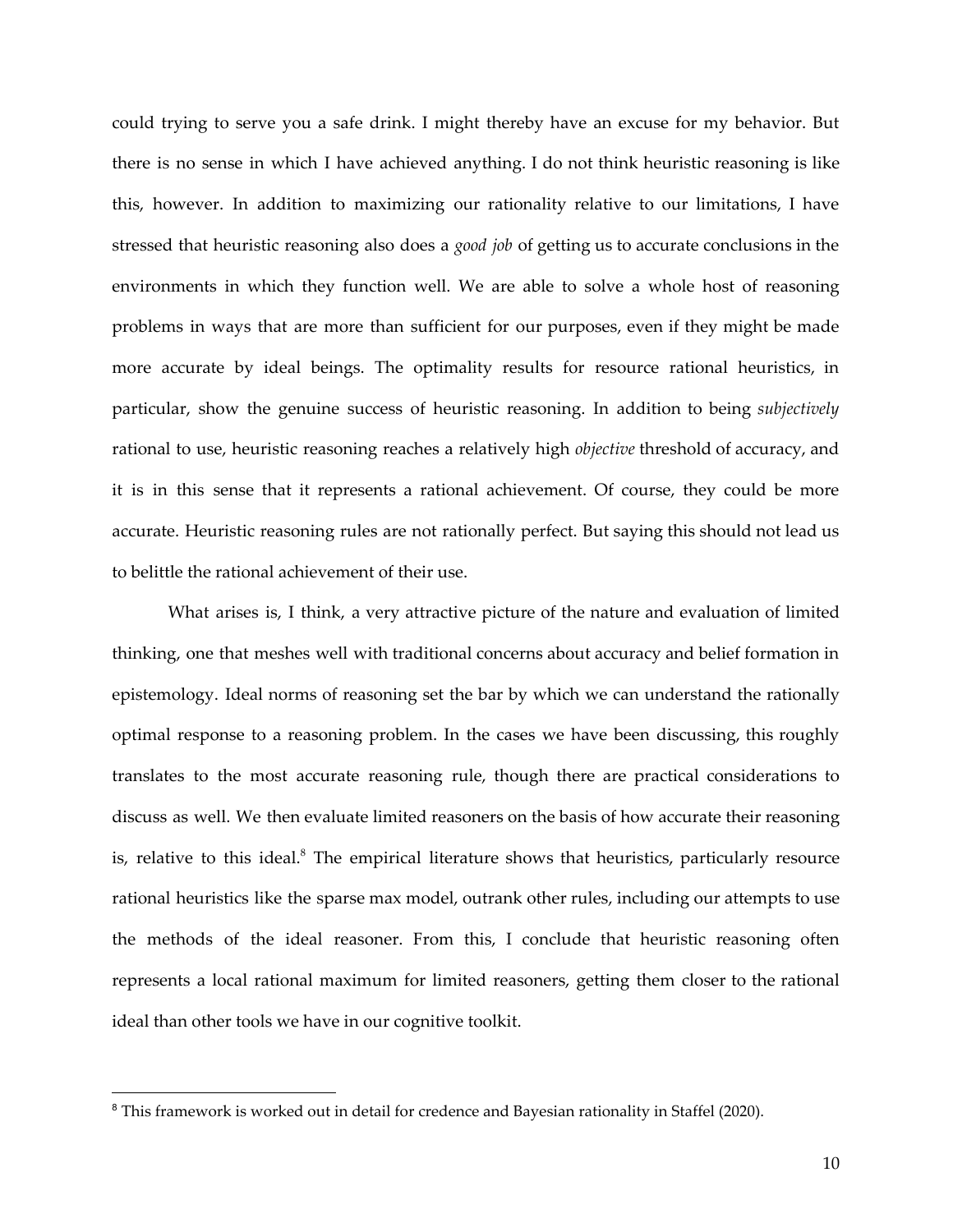For some, this picture must seem much too conservative. Many have interpreted heuristic reasoning results as calling for a *norm revision* away from (epistemic) rationality norms and towards some other norms of evaluation. They argue "rationality is a tool for helping organisms to reach their real-world goals, not necessarily to conform to... epistemic norms" (Chase et al. 1998, pp. 207), and that "the laws of logic and probability theory are thus insufficient to give a definition of rationality relevant to any real intelligent agent, because the cost of computation has to be taken into account" (Lieder et al. 2017, pp. 323). On this way of thinking about limited reasoners, traditional epistemic norms are to blame for our confusion about how to make sense of heuristics. Only once we jettison these outdated and unrealistic norms of rational evaluation will we understand the proper function of reasoning.

This view has proponents within the virtue epistemology tradition as well. Fairweather & Montemayor (2017) argue that a conception of ecological rationality tied to the epistemic virtues can help save reliabilism about justification from various situationist challenges in psychology. Some go further: Morton (2010, 2012) uses facts about heuristic reasoning to argue for a complete *norm elimination* for norms of rationality. Morton thinks that "there is no coherent concept of rationality" (Morton 2012, pp. 3), and that we should instead talk about specific intellectual virtues that can be realized by limited agents. Morton bases this argument on the idea that heuristic and other kinds of limited reasoning have no real unity to their method, only working in certain specific and limited contexts.<sup>9</sup> Because there is no good general story to tell about why certain heuristics work in some contexts but not others, norms of rationality make for bad advice for limited agents: "the optimum patterns for agents of some degree of cognitive

 $9$  Alfano & Skorburg (2018), for instance, report that the recognition heuristic tends to work best when comparing two cities in the same country (e.g. New York City vs. Dallas), but not when comparing cities internationally (e.g. Dallas vs. Stockholm). Once American participants had to start considering countries in parts of the world they were less familiar with, their performance (predictably) declined rapidly.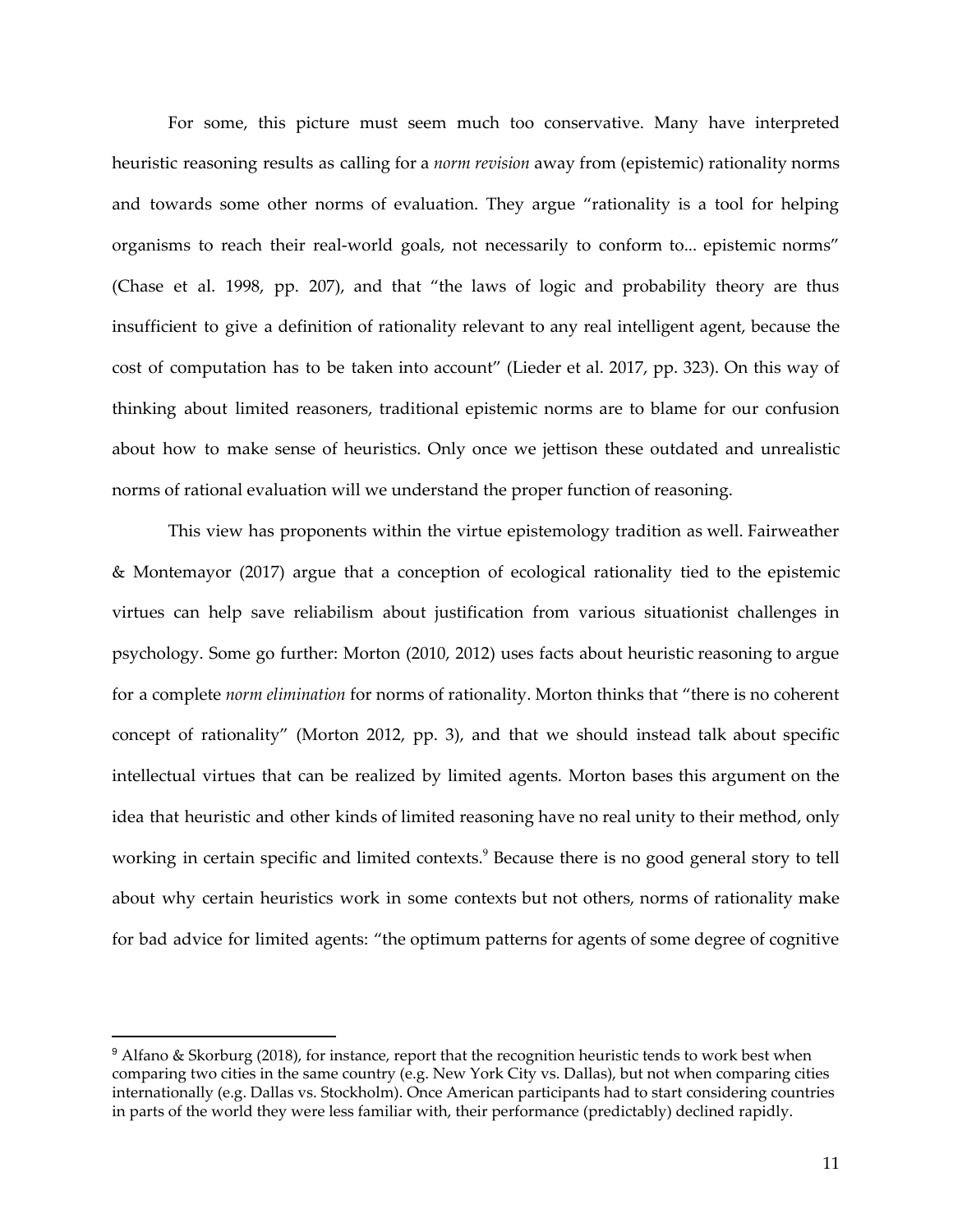boundedness could only be part of the content of expectations and awareness of agents whose cognitive powers exceed that bound" (Morton 2010, pp. 16). $^{\rm 10}$ 

One could respond to the particularities of each of these arguments. For instance, one might argue that resource rational analysis is exactly the delineation of proper reasoning under bounds that Morton claims we cannot find. But I instead want to make two broader points. First, it would be a mistake to get carried away with the rational appeal of heuristic reasoning. At many points in my argument, I have relied on certain *central cases* where heuristic reasoning performs well. These cases have an important normalcy component built into them. Heuristic reasoning works well only in informational environments similar to the ones we tend to encounter in everyday life. When we are presented with reasoning problems that require us to think in ways not immediately encoded in the normal environment, the accuracy of heuristic reasoning tends to be significantly reduced. $^{11}$  Ideal rules of reasoning, in contrast, have a modally robust truth-tracking profile. Competently following the rules of deductive implication will invariably leave the subject with true conclusion-states, given true premise-states. There are two aspects of ideal reasoning that outperform heuristic reasoning, when properly applied: ideal reasoning rules are more likely to be accurate within a particular reasoning problem, and across different possible reasoning environments.

<sup>10</sup> Sometimes the debate is had in terms of *approximation* (as in Staffel 2020): does heuristic reasoning approximate good reasoning? I think it does. Virtue epistemologists are skeptical; Morton (2012) goes so far as to label this kind of thinking the "approximation fallacy" (pp. 7; see also Fairweather & Montemayor 2014). But there are two things we could mean by approximation. Heuristic reasoning approaches ideal reasoning in *outcome*: heuristic reasoning is approximately accurate for reasoners like us. But it does not approximate ideal reasoning in *method*, since it often looks nothing like deduction or induction. The disconnect between method and outcome for non-ideal agents is precisely the area in which resource rational heuristics operate well.

<sup>11</sup> The classic example is the case of Linda the bank teller (Kahneman & Tversky 1972). Many of the irrationality results in the biases and heuristics literature are generated in just this way, presenting problems that remove the subject from their normal informational environment, and exposing how defective their responses are outside of that context.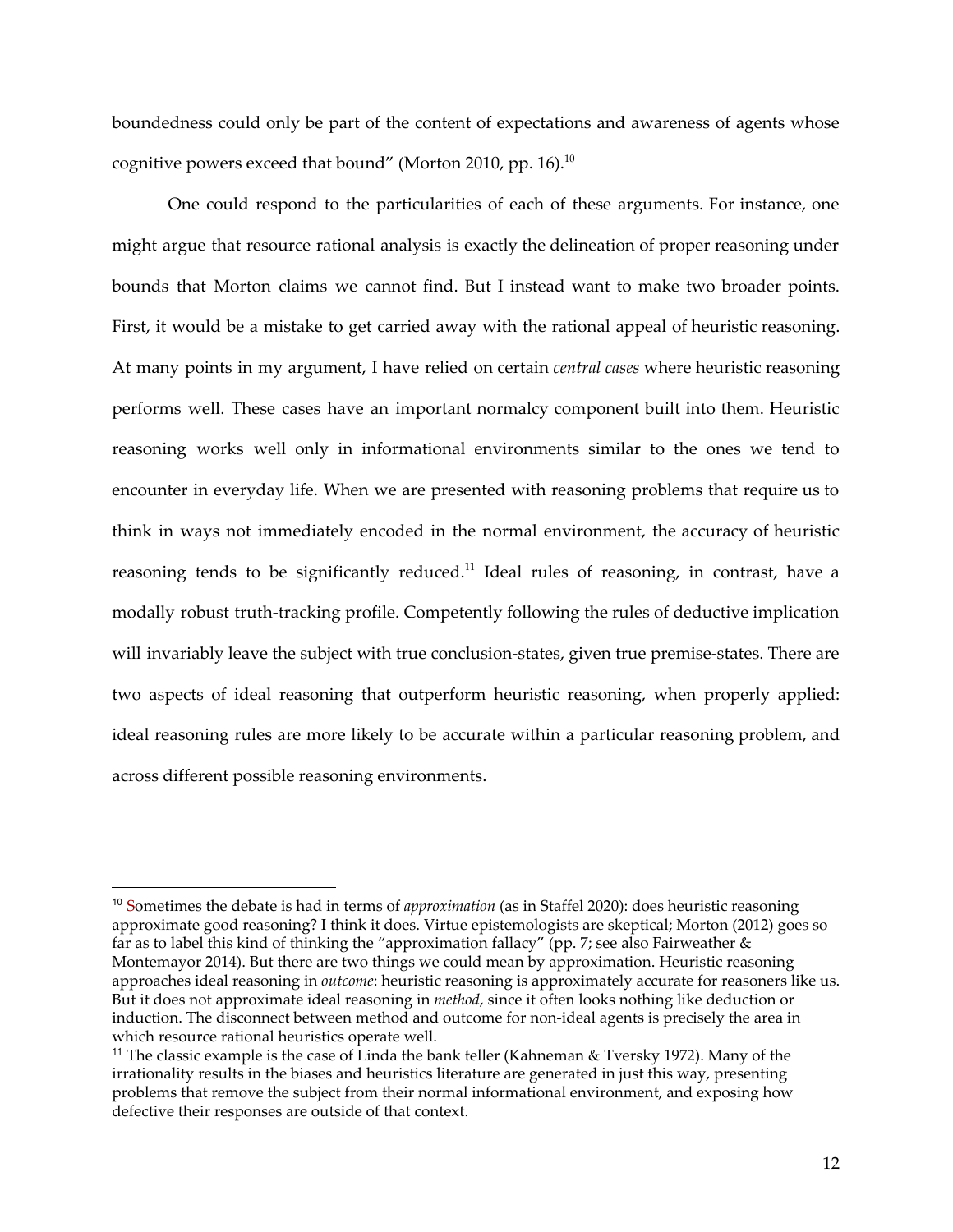Second, I think the "traditional" picture of epistemic rationality is so central to our (limited) lives that calls for radical norm revision would require truly overwhelming arguments in their favor. Whether or not a person's belief is rationally justified seems to be crucially connected with our *moral* practices of praising and blaming others (cf. Wallace 1994). Whether or not you have a good excuse for your behavior turns on whether you justifiably believed you were giving me gin instead of gasoline. To jettison norms of rational evaluation, or to radically alter them, would be to jettison or radically alter our norms of moral evaluation as well. This is a revisionary proposal indeed. We should also want our theory of rationality to tell us both what is rational *and* what is irrational in our thinking. A theory that says there is no general answer to the analysis of good and bad reasoning, or that says humans are maximally optimal in their thinking relative to some bounded norm, cannot adequately make sense of the patterns of both good *and bad* reasoning, and what makes them good or bad. In contrast, the view I defend here has a ready answer to these questions. Our reasoning reaches a local rational maximum, but not a global rational maximum, due to the limitations of our thinking. My view captures both what goes right and what goes wrong in our thinking in a way the norm revision and elimination proposals do not.

We might view the proposal I am putting forward here as an application of the general theory of second best to non-ideal epistemology (Lipsey & Lancaster 1956). In Wiens (2020)'s formulation, the general theory of second best states that, although a best option might have features F1-Fn that make that option the best option, a second-best option will lack most (or, in some cases, all) of F1-Fn. The rational best practices for reasoning might look nothing like rules that it would be good for us limited, second-best reasoners to adopt. Even if an ideal reasoner might systematically consider all relevant information and perform all valid deductive and inductive inferences on such information, these facts tell us little about what we should do with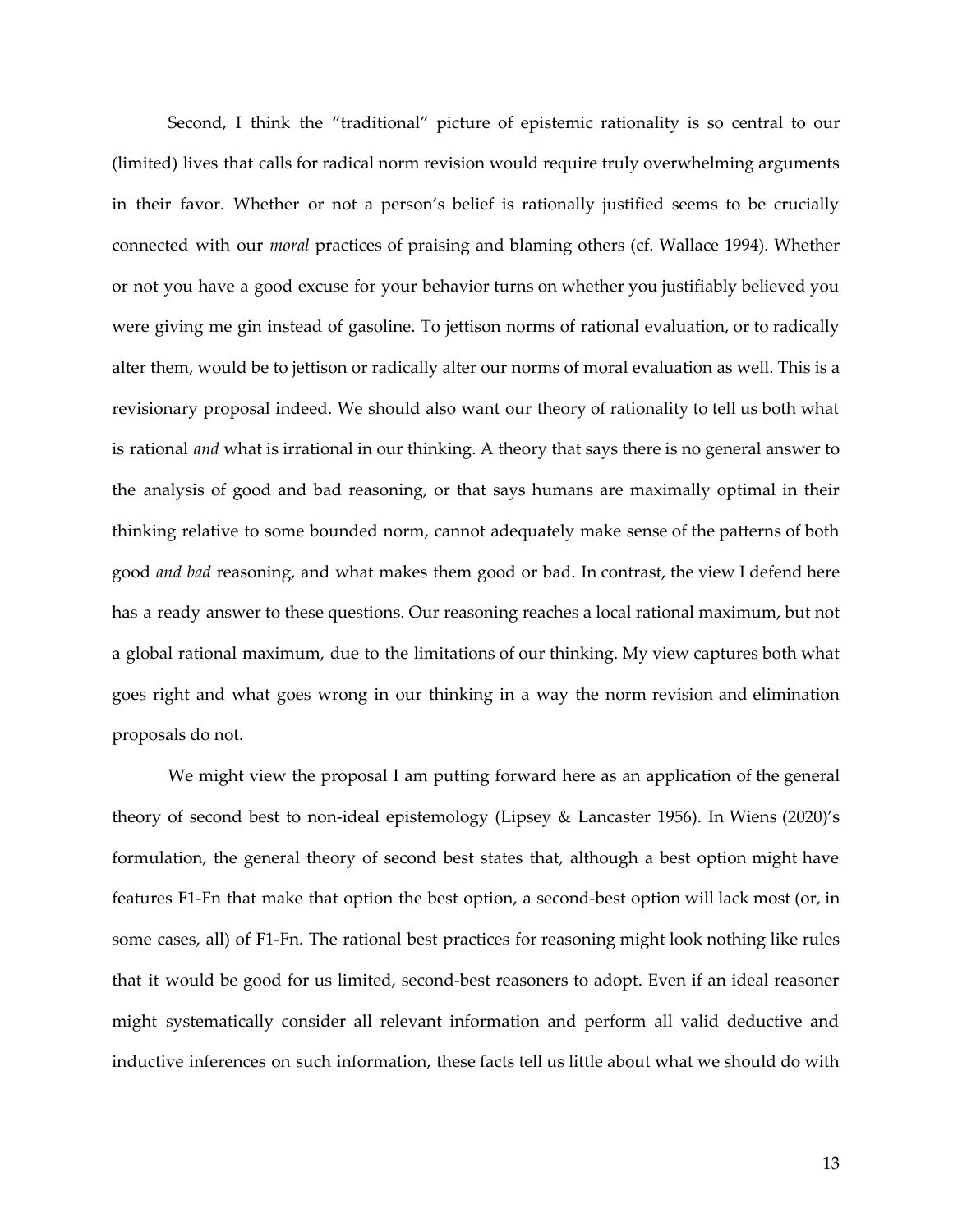our limited reasoning capacities. Heuristic rules of reasoning look radically different than their ideal counterparts. On the general theory of second best, this is to be expected.

In summary, and to return to our motivating question, just how rationally admirable is typical human reasoning? I have argued: about as rational as it can be, given our cognitive limitations. Many cognitive scientists have been attracted to this idea (Gershman et al. 2015; Lieder & Griffiths 2020). The notion of a local rational maximum gives a way of expressing the significant cognitive achievement of human heuristic reasoning without giving up on norms of evaluation that are crucial to our epistemic (and moral) lives. We can paint a realistic picture of the accuracy of human heuristic reasoning, while still being able to note its limitations and inaccuracies. We are neither epistemic oracles, nor are we hopelessly irrational in our thinking. The only surprise, perhaps, is that "traditional" accuracy-oriented epistemology has ample tools to make sense of this.

#### **References**

- Alfano, M. & Skorburg, J. (2018). Extended knowledge, the recognition heuristic, and epistemic injustice. In Pritchard, Kallestrup, Palermos & Carter (eds.), *Extended Knowledge*. Oxford University Press. pp. 239-256.
- Andersson, P., & Rakow, T. (2007). Now you see it now you don't: The effectiveness of the recognition heuristic for selecting stock. *Judgment and Decision Making*, (2), 29-39.
- Arló-Costa, Horacio & Pedersen, Arthur Paul (2013). Fast and frugal heuristics: rationality and the limits of naturalism. *Synthese* 190 (5):831-850.
- Armstrong, S., & Mindermann, S. (2018). Occam's razor is insufficient to infer the preferences of irrational agents. In *Advances in Neural Information Processing Systems* (pp. 5598-5609).
- Bishop, M. A. (2006). Fast and frugal heuristics. *Philosophy Compass* 1 (2):201–223.
- Bogacz, R., Brown, E., Moehlis, J., Holmes, P. & Cohen, J. (2006) The physics of optimal decision making: A formal analysis of models of performance in two-alternative forced-choice tasks. *Psychological Review* 113(4):700–65.
- Boghossian, P. (2014). What is inference? *Philosophical Studies* 169 (1):1-18.
- Borges, B., Goldstein, D. G., Ortmann, A., & Gigerenzer, G. (1999). Can ignorance beat the stock market. *Simple heuristics that make us smart*, 59-72.
- Boyd, M. (2001). On ignorance, intuition, and investing: A bear market test of the recognition heuristic. *The Journal of Psychology and Financial Markets*, 2(3), 150-156.
- Bröder, A. (2000). Assessing the empirical validity of the" Take-the-best" heuristic as a model of human probabilistic inference. *Journal of Experimental Psychology: Learning, Memory, and Cognition*, 26(5), 1332.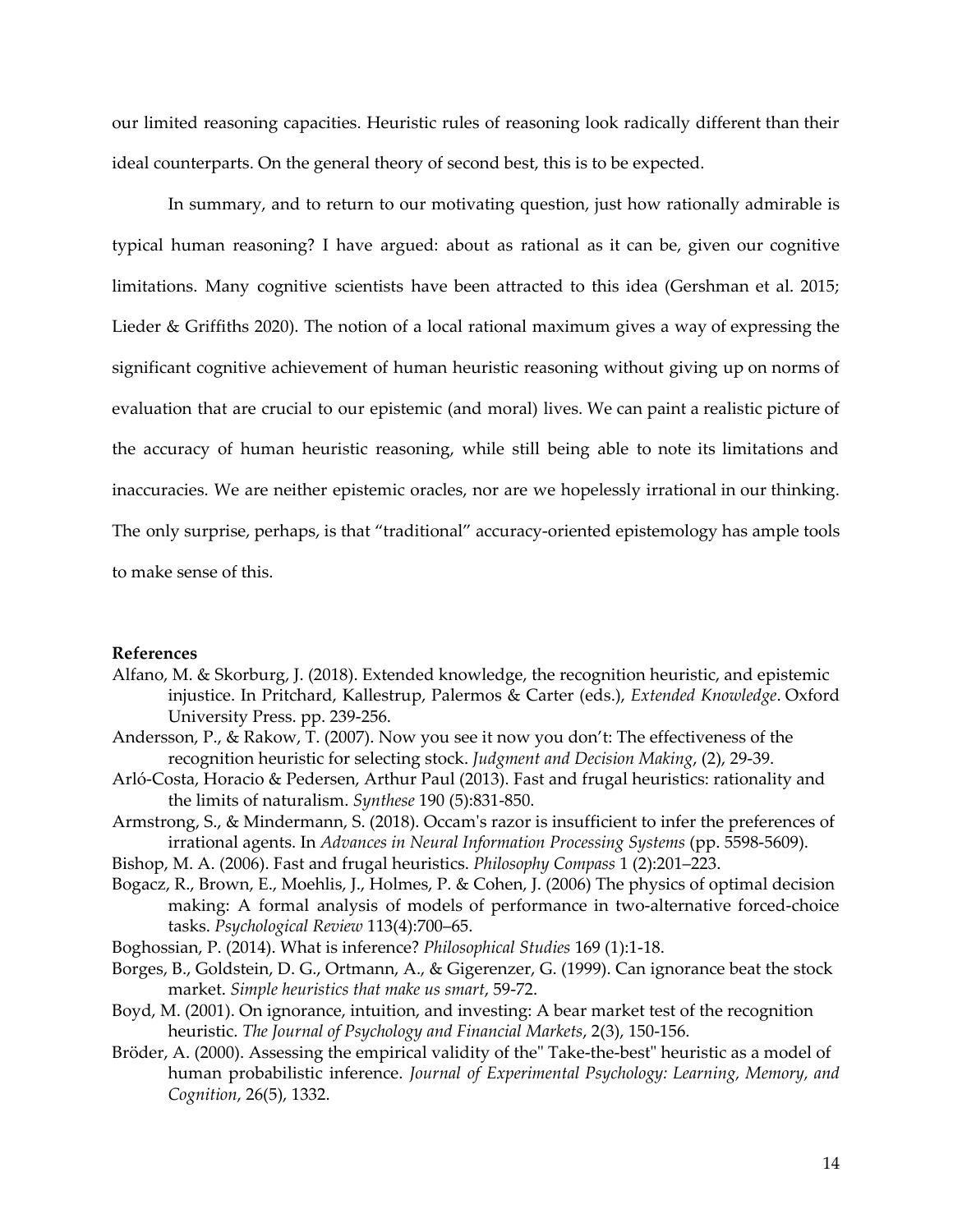Callaway, F., Lieder, F., Das, P., Gul, S., Krueger, P. M. & Griffiths, T. L. (2018) A resource-rational analysis of human planning. In: *Proceedings from 40th Annual Conference of the Cognitive Science Society*. Cognitive Science Society.

Chase, V. M., Hertwig, R., & Gigerenzer, G. (1998). Visions of rationality. *Trends in cognitive sciences*, 2(6), 206-214.

Dogramaci, S. (2015). Communist Conventions for Deductive Reasoning. *Noûs* 49 (4):776-799.

- Earman, J. (1992). *Bayes or Bust? A Critical Examination of Bayesian Confirmation Theory*. MIT Press.
- Egan, A. (2008). Seeing and believing: perception, belief formation and the divided mind. *Philosophical Studies* 140 (1):47 - 63.
- Fairweather, A., & Montemayor, C. (2014). Inferential abilities and common epistemic goods. In *Virtue Epistemology Naturalized* (pp. 123-139). Springer.
	- ----------------------------------------------- (2017). *Knowledge, dexterity, and attention: A theory of epistemic agency.* Cambridge University Press.
- Friedman, J, (2018). Junk Beliefs and Interest-Driven Epistemology. *Philosophy and Phenomenological Research* 97 (3):568-583.
- Gabaix, X. (2014). A sparsity-based model of bounded rationality. *The Quarterly Journal of Economics*, 129(4), 1661-1710.
- ------------- (2017) Behavioral inattention. *NBER Working Paper No. 24096*. National Bureau of Economic Research.
- Gabaix, X., Laibson, D., Moloche, G. & Weinberg, S. (2006) Costly information acquisition: Experimental analysis of a boundedly rational model. *American Economic Review* 96(4):1043–68.
- Gaissmaier, W., & Marewski, J. N. (2011). Forecasting elections with mere recognition from small, lousy samples: A comparison of collective recognition, wisdom of crowds, and representative polls. *Judgment and Decision Making*, 6(1), 73-88.
- Gershman, S. J., Horvitz, E. J., & Tenenbaum, J. B. (2015). Computational rationality: A converging paradigm for intelligence in brains, minds, and machines. *Science*, 349(6245), 273-278.
- Gigerenzer, G. & Goldstein, D. G. (2011). The recognition heuristic: A decade of research. *Judgment and Decision Making*, 6(1), 100-121.
- Gigerenzer, G., Hoffrage, U., & Kleinbölting, H. (1991). Probabilistic mental models: a Brunswikian theory of confidence. *Psychological review*, 98(4), 506.
- Gigerenzer, G., & Selten, R. (Eds.). (2002). *Bounded rationality: The adaptive toolbox*. MIT press.
- Graefe, A., & Armstrong, J. S. (2012). Predicting elections from the most important issue: A test of the take-the-best heuristic. *Journal of Behavioral Decision Making,* 25(1), 41-48.
- Hedden, B. (2019). Hindsight bias is not a bias. *Analysis*, 79(1), 43-52.
- Hoffrage, U., Garcia-Retamero, R., & Czienskowski, U. (2005). The robustness of the Take The Best Configural heuristic in linearly and nonlinearly separable environments. In *Proceedings of the 27th annual conference of the cognitive science society* (pp. 971-976). Erlbaum Mahwah, NJ.
- Kahneman, D., & Frederick, S. (2002). Representativeness revisited: Attribute substitution in intuitive judgment. *Heuristics and biases: The psychology of intuitive judgment*, 49-81.
- Kahneman, D., & Tversky, A. (1972). Subjective probability: A judgment of representativeness. *Cognitive psychology*, 3(3), 430-454.
- Kelly, T. (2008). Disagreement, dogmatism, and belief polarization. *The Journal of Philosophy*, 105(10), 611-633.
- Lieder, F., & Griffiths, T. L. (2017). Strategy selection as rational metareasoning. *Psychological*